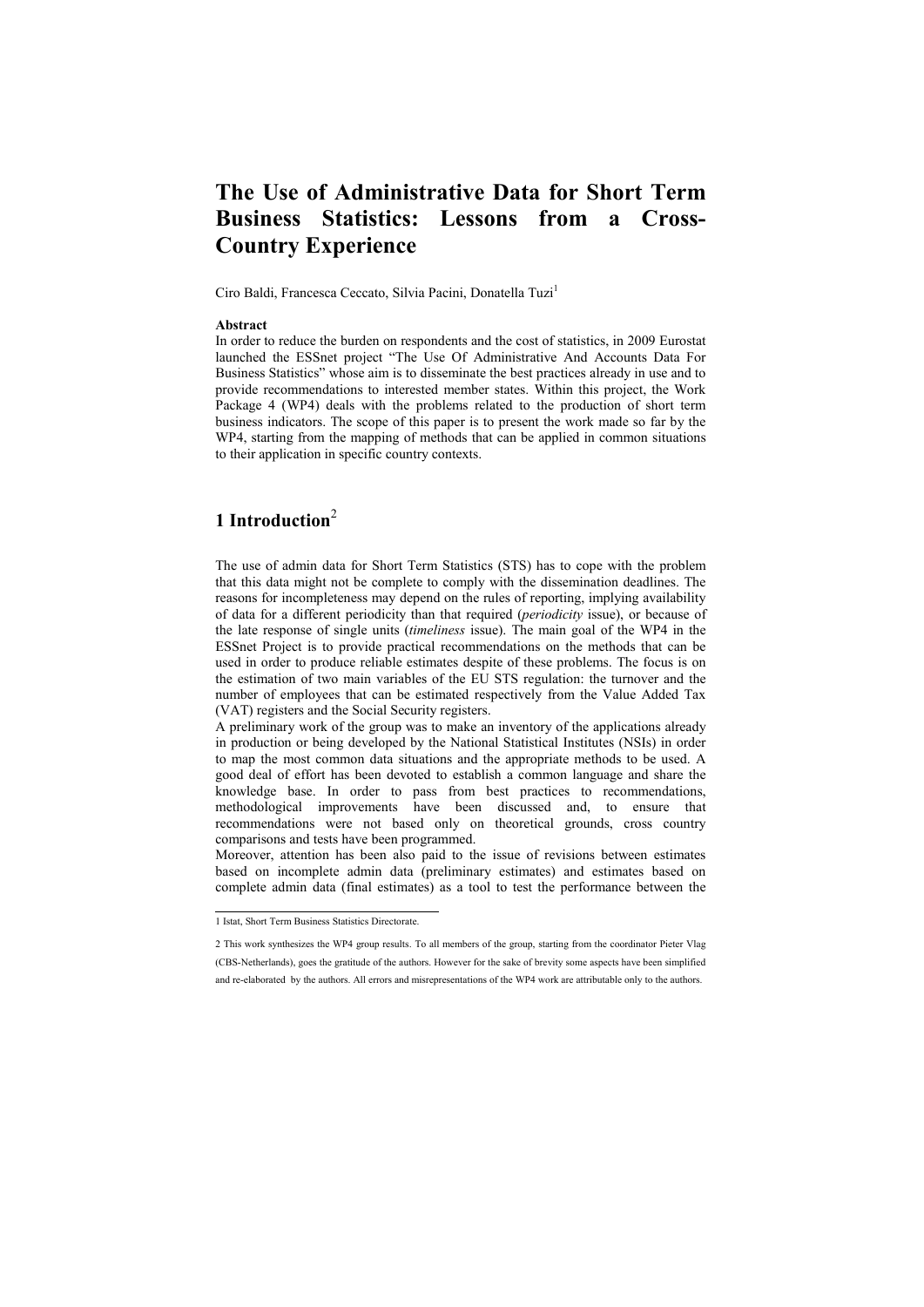different approaches and also evaluate costs and benefits of methods at implementation levels.

## **2 A map of data situations and methods**

**Figure 1**. ESSnet WP4 Framework: Data sources and model assumptions



Figure 1 reports the framework map that relates the available data to the appropriate methods. Two main situations were distinguished: 1) the administrative data for the reference period are far from completeness when the STS estimates have to be compiled; 2) the administrative data are almost complete [5].

In the first case the admin data, albeit being incomplete, might be representative or not of the target population. When they are representative, or can be modelled to become representative, a model assisted estimation (such as a Greg type) can be used along with auxiliary variables from the business register or administrative datasets of previous periods to produce an unbiased estimate. When they are not representative, the admin data of previous periods (when they are complete) can be used as auxiliary variables either in a regression or calibration estimator for a small statistical survey or in a context of extrapolation techniques on aggregated data using current information from external correlated indicators or from a survey (see §3).

In case of almost complete admin data two possibilities arise. In one case, available data are corrected at an aggregate level with an adjustment procedure that exploits the revision errors of previous periods. A second possibility is to identify the missing values and impute them at micro level (see §4).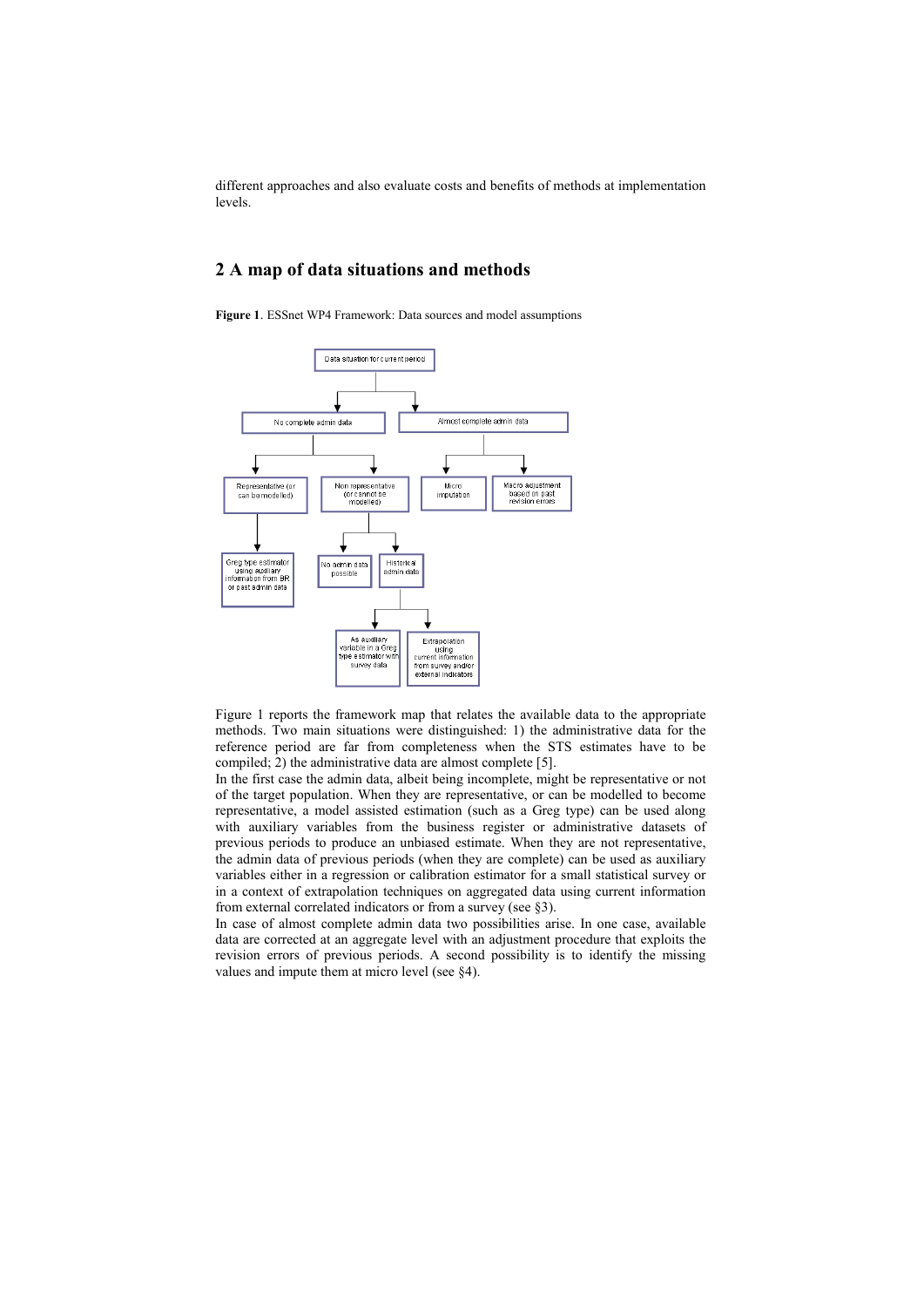### **3 Administrative data not complete and not representative**

When the admin data are far from complete and resist the attempt of the statistician to model them, in order to produce unbiased estimates a survey collecting information on the latest period is necessary. Apart from the unavailability of admin data on the current period, there may be other reasons to keep a survey. The main one relates to differences between the definition that has to be measured and the content of administrative information. In this situation, the administrative data from previous periods can (should) still be used to improve the estimate and/or reduce the sample size of the survey.

Two main situations have been envisaged. In the first, the sample survey covers the whole target population. In this case, the estimates can be obtained through a regression or calibration estimator that uses the administrative data of previous periods as auxiliary variables. This case is well represented by the recent methodological improvements introduced by Statistics Lithuania for the index of turnover [2]. The choice made by SL is a regression estimator exploiting the correlation between the statistical turnover measured at month *t* by the survey and the administrative turnover of month *t*-1. The regression estimator is used for the middle sized enterprises, since for the largest ones the sample strata is *take all* and for the smallest one, for which no administrative data are available, it is still used an Horwitz Thompson estimator. The frame for sample drawing and population definition is represented by the Business Register. The sample design is not very different from the design under the previous situation when the Administrative data were not used. However the passage from an Horwitz Thompson estimator to a regression estimator has allowed a significant reduction of the sample size.

In the second case only a survey on a subpopulation is available or reputed acceptable in terms of budget. Typically the survey covers the largest enterprises due to their influence on the estimates. For instance, Netherlands keeps on running a monthly survey on the top companies in terms of turnover [6]. The case of Netherlands is also interesting since a recent legislation change has made the monthly reporting of VAT data voluntary for the companies below a certain threshold and thus only quarterly admin data are complete and reliable. In this case, the monthly estimates can be produced using the survey as a concurrent indicator and exploiting the time series correlation of survey and admin data to produce monthly estimates that cover the whole target population.

A similar situation is faced by the ONS in UK, where there is the additional complication that the reporting periods, overlapping staggers of quarters, are different from the estimation periods (months) [4]. There, interpolation techniques are used to transform the staggered data into monthly data.

## **4 Administrative data almost complete**

A typical situation occurs when a relatively small share of reporters is not available for the deadline of the preliminary estimate. This may happen either because the time when data have to be available to the NSI is before the end of the administrative reporting deadline (or just few days after it) or because some data have not yet passed the checks of the administrative institution. The consequence, in both cases, is that the